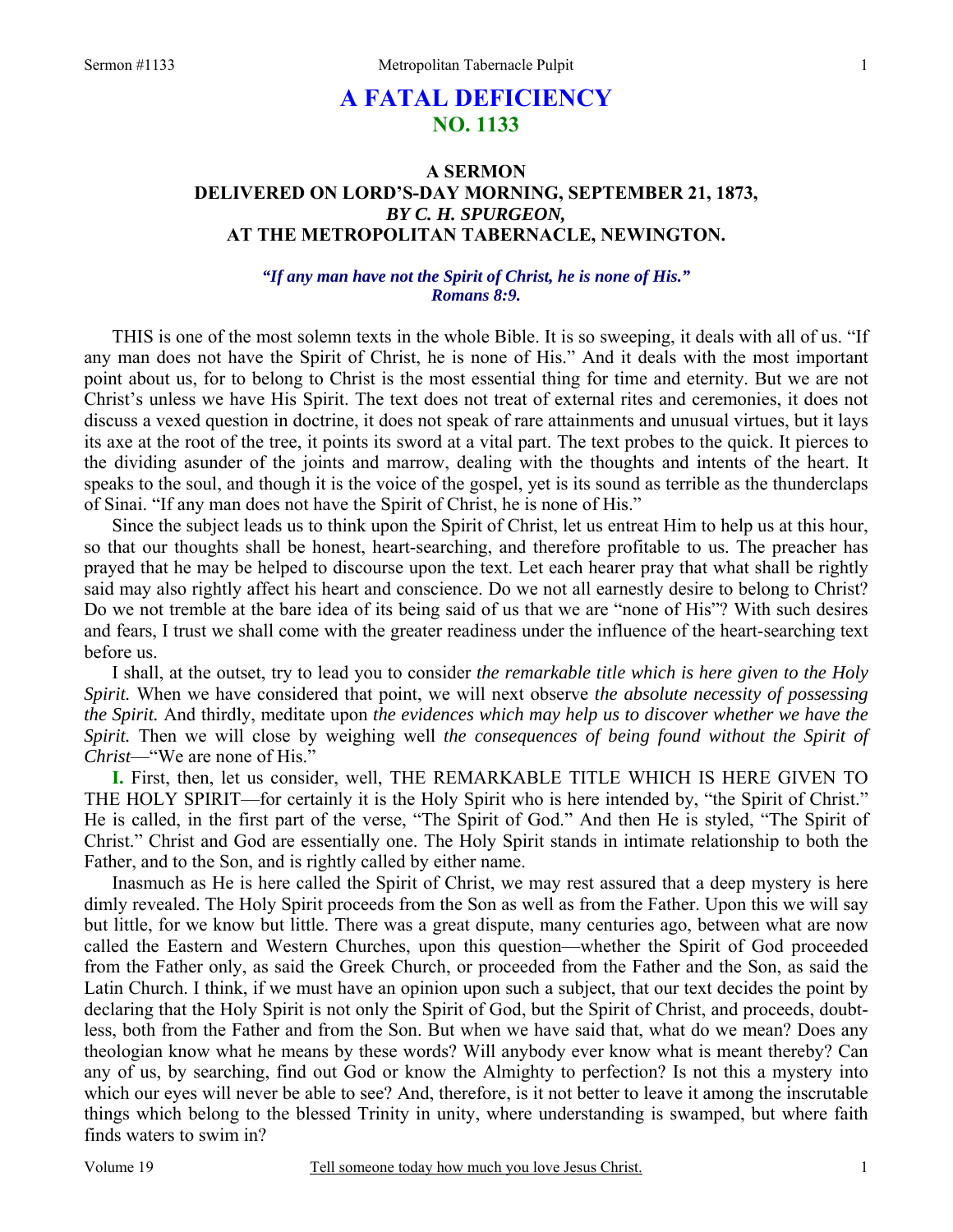Leaving that deep matter, we pass to notice that the title, "The Spirit of Christ," signifies, first, that *the Spirit peculiarly and especially rested upon Christ.* The Holy Spirit had much to do with the person of our blessed Redeemer. The manhood of Christ was begotten of the Spirit of God when the power of the Highest overshadowed the Virgin Mary. When our Lord first appeared in public to be recognized as the Son of God, when He went down into the waters of Jordan, and came up from them, the Spirit descended upon Him like a dove, and rested upon Him while the divine voice proclaimed out of heaven, "This is My beloved Son." No sooner had the Son of God passed from Jordan's brink, than He was, "Led of the Spirit into the wilderness to be tempted of the devil"—guided by the Spirit of God to undergo those processes of trial which were necessary to make Him perfect as the great High Priest, enabling Him to sympathize with our infirmities, because He was "tempted in all points like as we are." We read that He returned into Galilee in the power of the Spirit. When He began to preach, the first chapter that He read in public was, "The Spirit of the Lord God is upon Me, because He has anointed Me to preach the gospel to the poor." His ministry was not a dead ministry of the letter, but it stood in the power of the Spirit of God. He spoke not according to the flesh, with the garnishing of human eloquence and winning flatteries, but with those forcible words of wisdom which the Holy Spirit teaches. He taught the people as one having authority, and not as the scribes. All through the life of Christ you see that the Spirit of God rested upon Him in fullness of power, for God "gives not the Spirit by measure unto Him." In Him "dwelt the fullness of the Godhead bodily," and all the sacred gifts of the Holy Spirit were treasured up in His blessed person that out of His fullness we, also, might receive grace for grace. Was it not so written of Him in the Psalm, "You love righteousness and hate wickedness: therefore God, Your God, has anointed You with the oil of gladness above Your fellows"? Because upon Christ, the Anointed One, the Holy Spirit rests in fullness, the term, "The Spirit of Christ," is most instructive.

A second explanation is equally to the point. *The Holy Spirit is called the "Spirit of Christ," because our Lord Jesus gives us the Holy Spirit.* John the Baptist said concerning Him, "I, indeed, baptize you with water unto repentance, but He that comes after me is mightier than I, whose shoes I am not worthy to carry. He shall baptize you with the Holy Spirit, and with fire." The baptism of the Holy Spirit is a choice result of our Lord's work among men. Jesus spoke of giving to men living water which should be in them as a springing well, and this spoke He of the Spirit which was given when Jesus was glorified. After His resurrection He breathed on His disciples, and said, "Receive you the Holy Spirit." But indeed, the whole ministry of Jesus was a revelation of the things of the Spirit. He did not preach upon points of ritual and ceremonial observation, but He went into inward matters, and with the fan in His hand, thoroughly purged His floor. His precepts concern not the washing of hands, the straining out of gnats, the wearing of phylacteries, and the observance of holy days, they deal with the heart, the affections, the spiritual nature of man, and thus are far removed from the traditions of superstition, and the frivolities of false philosophy. Beyond all this, beloved, our Lord Jesus Christ at His ascension procured for us the descent of the Holy Spirit. "It is expedient for you that I go away," He said, "for if I go not away, the Comforter will not come unto you." He rose to His Father, but when the fullness of time was come, the rushing, mighty wind was heard, and the cloven tongues, as if were fire, were seen sitting upon the disciples. And from that moment the Church of God was baptized into the Holy Spirit. God grant that she may never forget that day of days, but walk in the power bestowed upon her at Pentecost. On that glorious day, the word of the Lord by the Prophet Joel was fulfilled—"I will pour out My Spirit upon all flesh, and your sons and your daughters shall prophesy, your old men shall dream dreams, your young men shall see visions. And also upon the servants and upon the handmaids in those days will I pour out My Spirit." This being so gloriously fulfilled, we are waiting for that other promise, "I will pour upon the house of David, and the inhabitants of Jerusalem the Spirit of grace and of supplications, and they shall look upon Me whom they have pierced, and shall mourn for their sins." Therefore the Holy Spirit is the Spirit of Christ because He is the choice gift of our ascended Lord.

Mark a third explanation of the passage—the Holy Spirit may be called, "the Spirit of Christ," *because Christ lived peculiarly in the power of the Spirit.* Understand the "Spirit," as used in the text, in opposition to the "flesh," and you will see my meaning. Never did the flesh rule Christ. Never in one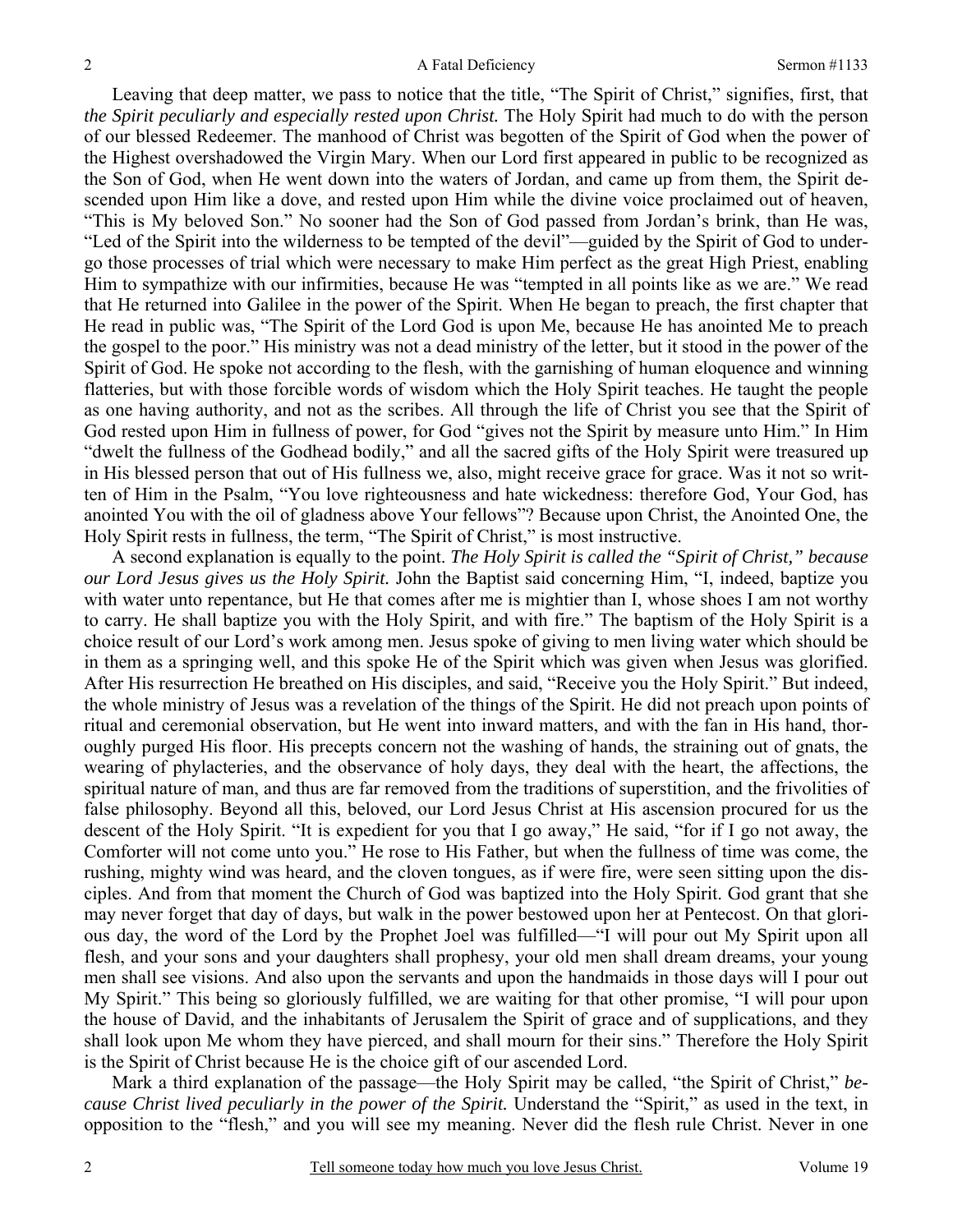#### Sermon #1133 A Fatal Deficiency

3

solitary moment did bodily cravings and appetites master Him. No, He even forgot to eat bread, finding meat to eat which even His disciples knew not of. His love sought not its own, but made Him lay down His life for His friends. The Spirit of God shone forth upon Him in full luster of unsullied light, revealing Him as pure and spotless, a glorious person in whom the prince of darkness could find nothing. Our Lord Jesus Christ was never moved by any passion of a sensual kind, or swayed by a motive of a fleshly tendency. It would be blasphemous to think of such a thing in connection with so divine a character. Some cry aloud, and strive for mastery, but not He. Some have high ambitions, and would thrust down others, but not He. Some smite on the right hand and on the left, for their spirit is full of vengeance, but not He. The flesh that lusts for vengeance, and that cries after power had no rule in Him. He was meek and lowly of heart. The Spirit of holiness and love were in Him—that Spirit which brings power and peace. Always was the Holy Spirit to be seen in connection with the character and work of our blessed Lord. His life was a life in the Spirit. His teaching was a teaching of spiritual things. The objectives that He aimed at in His teaching were all spiritual. There was nothing carnal, nothing gross, nothing earthy about Him, but every thought, desire, and aim were of the highest, noblest, and most spiritual order. And therefore it is, I think, that the Holy Spirit is called The Spirit of Christ.

Mark, also, that the *Holy Spirit is He who quickens the entire mystical body of Jesus Christ*. All the saints are members of Christ's body, and all the members of that body are distinguished from other men by this—that they are spiritual men, and seek after spiritual things. "There is one body and one Spirit, even as we are called in one hope of our calling." It is the Spirit that quickens the entire mystical body, and by one Spirit are we all baptized into one body, whether we are Jews or Gentiles, whether we are bond or free. The true church of Christ, being in herself a spiritual body, acts in a spiritual manner, and strives after spiritual goals. Yonder church which is wrapped up in formalism, which cannot speak a word of prayer without her book, is she moved of the Spirit, or may it not be said of her sons, "Are you so foolish; having begun in the Spirit, are you now made perfect by the flesh?" Yonder church, which bows before images and pictures, and flaunts her banners, and uplifts her crucifixes, burning her candles in the sunlight—is she the spiritual church of Christ? I think not. You shall find the church of Christ where faithful men worship God in the Spirit, and have no confidence in the flesh. Men, who, if they speak, seek to be moved by the Holy Spirit, or else had rather keep silent—who desire not the wisdom that comes of man, nor the teaching which is the fabrication of human reason, but desire to wait upon the Scriptures for instruction, and upon the Spirit of God to show light upon the Scriptures. *This* is the church of God. O beloved, the times are just now very dangerous, and require of all Christians to bear their testimony as to the spirituality of true religion. True religion consists not in outward forms, peculiar garbs, or modes of speech, or anything that is ritualistic and external. "The kingdom of God is not meat and drink; but righteousness, and peace, and joy in the Holy Spirit." Men are again becoming subject to human ordinances after the commandments and doctrines of men, saying, "Touch not, taste not, and handle not." But the true faith stands not in will-worship, nor in the inventions of the flesh. Neither is that acceptable worship which men's fancies have devised that they may display the beauty of carved stone, and wood, and the glory of gold, silver, and copper together with blue and scarlet, and fine linen, and glass of many colors, and sweet odors of the merchants. The true worshippers of God worship in spirit and in truth, for the Father seeks such to worship Him. Therefore is the Holy Spirit the Spirit of Christ, because, wherever the faith of Christ and the mystical body of Christ are found, there you will find spiritual worship, worship rendered by mind and heart; the worship of love, the worship of humility, adoration, and obedience. The church of God brings not rivers of oil to Him, or the blood of ten thousands of fat beasts. She seeks to do justly, to love mercy, and to walk humbly with her God. Sacrifices and burnt offerings are abolished. But broken and contrite hearts are still in the sight of the Lord of great price. Therefore the Spirit of God is rightly called the Spirit of Christ.

**II.** Now, secondly—and may the Lord help and guide us in our thoughts and utterances—let us observe THE NECESSITY OF POSSESSING THE SPIRIT OF CHRIST.

Notice that according to the text, *it is necessary in every case*—"If any man does not have the Spirit of Christ, he is none of His." It does not say, "If any minister is destitute of the Holy Spirit, he is unfit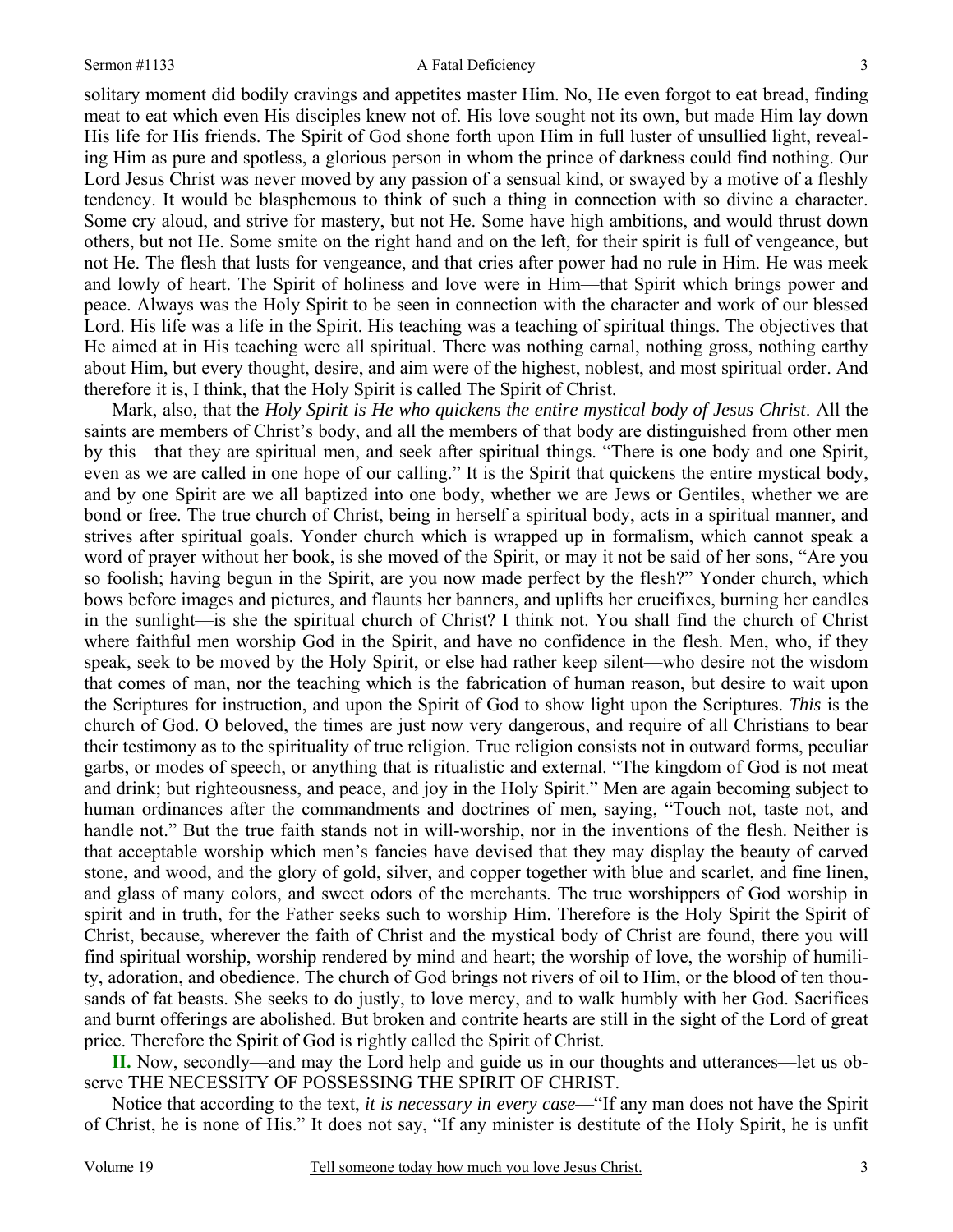for his calling." That is quite true, but the text is not dealing with any supposed divisions of laity and clergy. It speaks not to a class*,* but utters its warning voice to men as men. "If *any man* does not have the Spirit of Christ, he is none of His." It may be urged that some have an especially amiable nature and disposition. They were never known to speak an untruth, or to do an unkind action, from their youth up. They grow up in the garden of the family like lovely flowers, the admiration of all. Yes, I admit that it is even so, but I cannot help it, I must speak the truth as I have it in my text. "If any man," however amiable he may be, "does not have the Spirit of Christ," I must say the same of him as of the drunk, and of the thief, "He is none of Christ's." The fairest flowers, as surely as the foulest weeds, are none of Christ's if they are not of the Spirit's own planting. But we meet with instances in which, in addition to a natural amiability, the refinements of good society have exercised their best influence. The man has lived among Christian people. He has a title to birthright membership, if such a right can be. He has never mingled with the coarser sort of sinners, or learned the vulgarities of vice. The man is lovely to look upon, yes, and as I repeat the words of my text, I say the truth and lie not, I feel a love to such a one, even as Jesus did to that young man who said, "All these things have I kept from my youth up. What lack I yet?" But we must not shirk the truth even in this case. This one lack, the lack of the Spirit of Christ, is fatal to the noblest character, and Christ disowns utterly every man who has not His Spirit in him. But can we not, by adding outward religiousness to moral excellences, somehow or other, rise, by our own efforts, to be true Christians without the Holy Spirit? Can we not be baptized and kneel as God's people kneel, and sing as they sing, and take the sacrament as they do? Yes, you can readily do all these, but you will still be condemned, for the text will still remain true, "If any man does not have the Spirit of Christ, he is none of His." And if it were possible (which it is not) for you to produce the same virtues in yourself which are produced by the Holy Spirit, yet even those would not suffice, for the text is absolute, and it does not say, "If any man does not have the works of the Spirit," or, "the influences of the Spirit," or, "the general results of character which come of the indwelling of the Spirit." No, it goes deeper and declares, "If any man does not have the Spirit of Christ, he is none of His." The difference between the regenerate and the unregenerate is not one of degree, but of kind. A dead soul cannot develop into a living one, nor can the carnal mind improve into a spiritual mind. Almighty power is needed to bridge the separating gulf. This ought to lead every rational man to utterly despair of saving himself by any strength of his own. You must resort to divine agency. You are driven to the Holy Spirit because without Him, whatever you may do or be, my text like the cherubic sword which kept the entrance to Eden, prevents your hoping to obtain eternal life by your own power. "Except a man is born of water and of the Spirit, he cannot enter into the kingdom of God."

Note well that the text does not make any sort of exception, or so much as hint at any. For some might have said, "But, surely, those who have long been members of the Christian church, and those who are officers in her midst, and those in high esteem, surely they are Christ's, and will be saved in any case?" No, by no means, if they have not the Spirit of Christ, even these are none of His. We are all on a par here. The doorkeeper in our assemblies is, in this respect, exactly on the same footing as the presiding elder of the church. "If any man does not have the Spirit of Christ, he is none of His." I might even have said that the officers of the church are in a worse position than other men, for their responsibility is so terribly great, and their temptation to mere official religion so immense. Chrysostom said in his day, "I wonder if any of the rulers of the church will be saved?" And had he lived in these times he might, with equal force, have said the same. Can't you see how the great ones of the church, who call themselves, "the bishops and shepherds of the flock," are allowing this nation to drift away to Rome? They are leading this nation into all the devilries of Rome's idolatry and superstition, and yet they neither lift a finger nor speak a word to stop the evil. Hirelings as they are, what do they care for the sheep? They sit in worldly state among the peers of the realm, and it frets them not though the whole land reeks and rots with superstition! God have mercy on them! Well did you say, O John of the golden mouth, "I wonder if any of the rulers of the church will be saved?" If in any other position men so shamefully neglected their master's business, they would be discharged in disgrace. I speak thus in solemn soberness grieving that the charge is all too true. Nor is this all, what must be the lot of those of us who are ordinary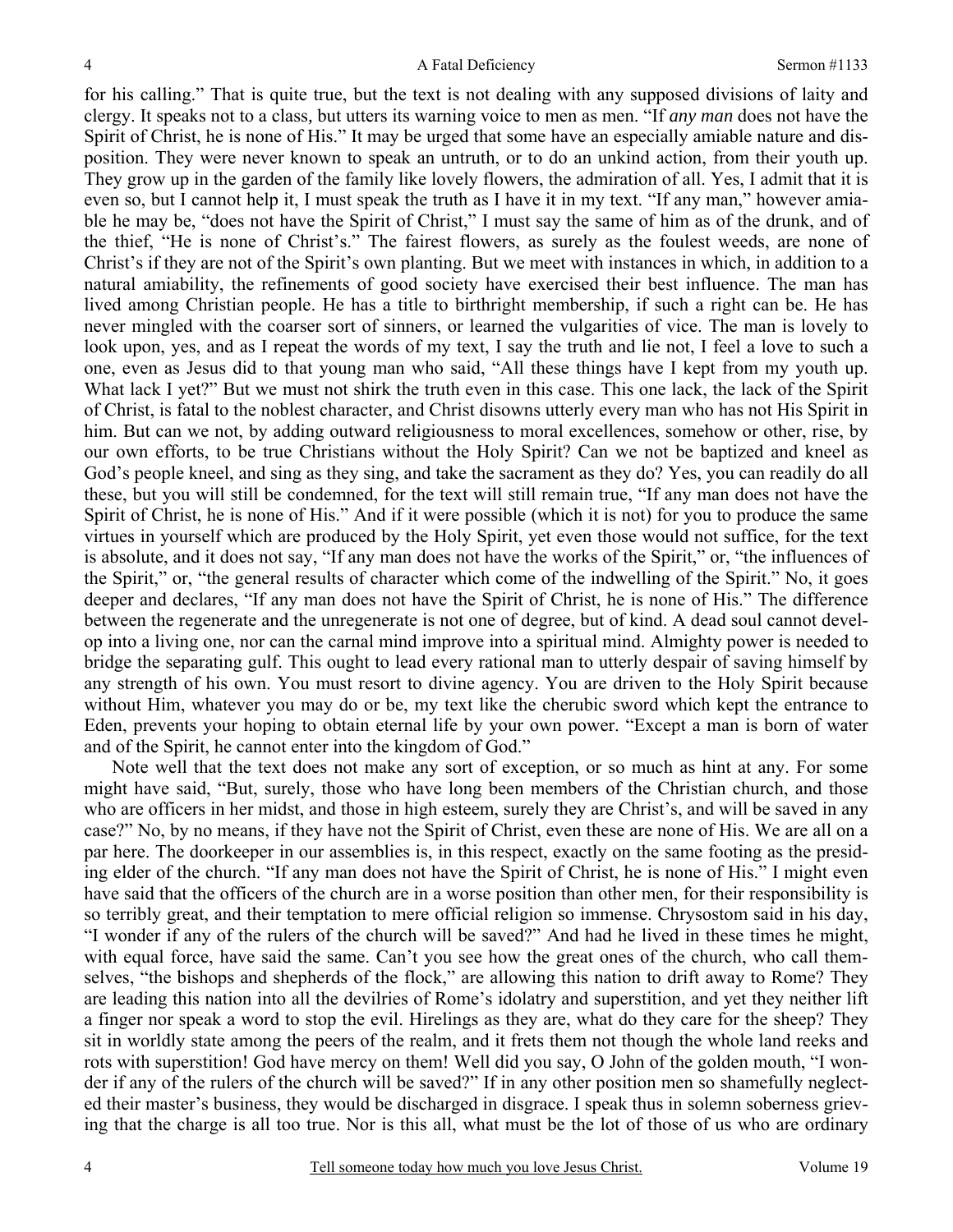#### Sermon #1133 A Fatal Deficiency

ministers if we have not the Spirit of Christ? And is it clear that all of us have? How many there are who occupy the pulpit, the object of whose preaching is the display of their own eloquence or learning, by the giving out of well-turned periods, and pretty essays upon philosophical subjects, instead of striking at men's consciences, and dealing with their souls in the name of God. The world is perishing, and the church is going to sleep over it. God have mercy upon all of us who are church officers, and make us faithful. Instead of needing less of the Spirit, we need a double portion. And if there are any men about whom it may be said, "If they have not the Spirit of Christ, they are none of His," it must be said with the greatest solemnity concerning the ministers, deacons, and elders of our churches. If they have not the Spirit of Christ, they are worse than other men. Their position puts them under extraordinary responsibility, and if they are false to it, it will bring them under terrible condemnation.

"If any man does not have the Spirit of Christ, he is none of His." Now observe that this is put in opposition to everything less than itself. For instance, there are some who glory in the *name* of Christians as if the name were some great thing. We have a certain unbrotherly company who call themselves "brethren," and certain others who disapprove of denominations, and therefore in the name of Christian unity set up a denomination of their own, infinitely more exclusive than any before known. These frequently claim to be especially denominated Christians, I suppose because they would insinuate that they, alone, are Christians. Brethren, in Paul's day one said, "I am of Paul," another said, "I am of Apollos," a third said, "I am of Christ." Now there was not a pin to choose between them, they were all equally sectarian. It is not wearing the name of Christ, but having the Spirit of Christ which will prove us to be accepted. Probably none were ever further off from Christ than those who called themselves by His name, namely, the Jesuits. Little enough has Jesus to do with the Society of Jesus. The Christian church has never been more pure, or more earnest than when it has been known by an opprobrious name. There was far more power and life among the despised "Quakers," than among the respected, "Society of Friends." I liked the "Ranters" better than the more quiet "Primitive Methodists." And the detested "Anabaptists" were men of far more courage and principle than the modern "Baptists." Give me the man who can render a reproachful name illustrious. There is no shame in being disgraced. The reproach soon wears away, and if it did not, blessed are they who are reproached for Christ's sake. But, beloved, you may wear the literal name of Christ, and you may keep on pushing yourself adrift from everybody into a state of external peculiarity if you like. But if you have not the Spirit of Christ, you are none of His for all that. You may take to yourself very precise notions of how you should act, how you should speak, what you should eat, what you should drink, what you should wear—and you may become a very strait-laced Puritan, indeed. But remember, after you have done all that, "The kingdom of God is not meat or drink." And, "If any man does not have the Spirit of Christ, he is none of His." Nothing short of this will suffice, however commendable, however much admired among men. We shall fare ill at the last great day if the Spirit of God is not in us.

But the text is expressly in opposition to *"the flesh."* There is the point of its meaning. What does it mean then, to have the Spirit of Christ in opposition to being in the flesh? Observe carefully there are two states, in one or the other every man is found. There is no middle place. We are either in the flesh, or in the Spirit. Every man is born in the flesh, and if left alone he will follow the desires and devices of his fleshly nature, as every unregenerate man does. Some follow their fleshly nature coarsely, and run into vice. Others follow it in a more refined manner, and live to gain wealth, to gratify taste, or to gain the approval of their fellow men, all which is of the flesh. There is another state, and that is called being in the Spirit. Into this condition we are admitted by the new birth. When a man walks in the Spirit, he recognizes something higher than that which can be touched by the hand, seen with the eyes and heard with the ear. He has entered into a new world, and is a citizen of a spiritual realm. He has come where God is real to him, where Christ is real to him, where truth is real, where sin is hateful, where holiness is lovely. Judge my brethren, whether you know anything concerning this. Many are in the flesh. They are as yet, the mass of mankind, but there is a remnant that walks after the Spirit, because the Holy Spirit has renewed them. He who is in the flesh *is ruled by the flesh*. The animal in him is the master of the man. The mere conscious mind in him is dominant over the higher nature, the Spirit. But the man who is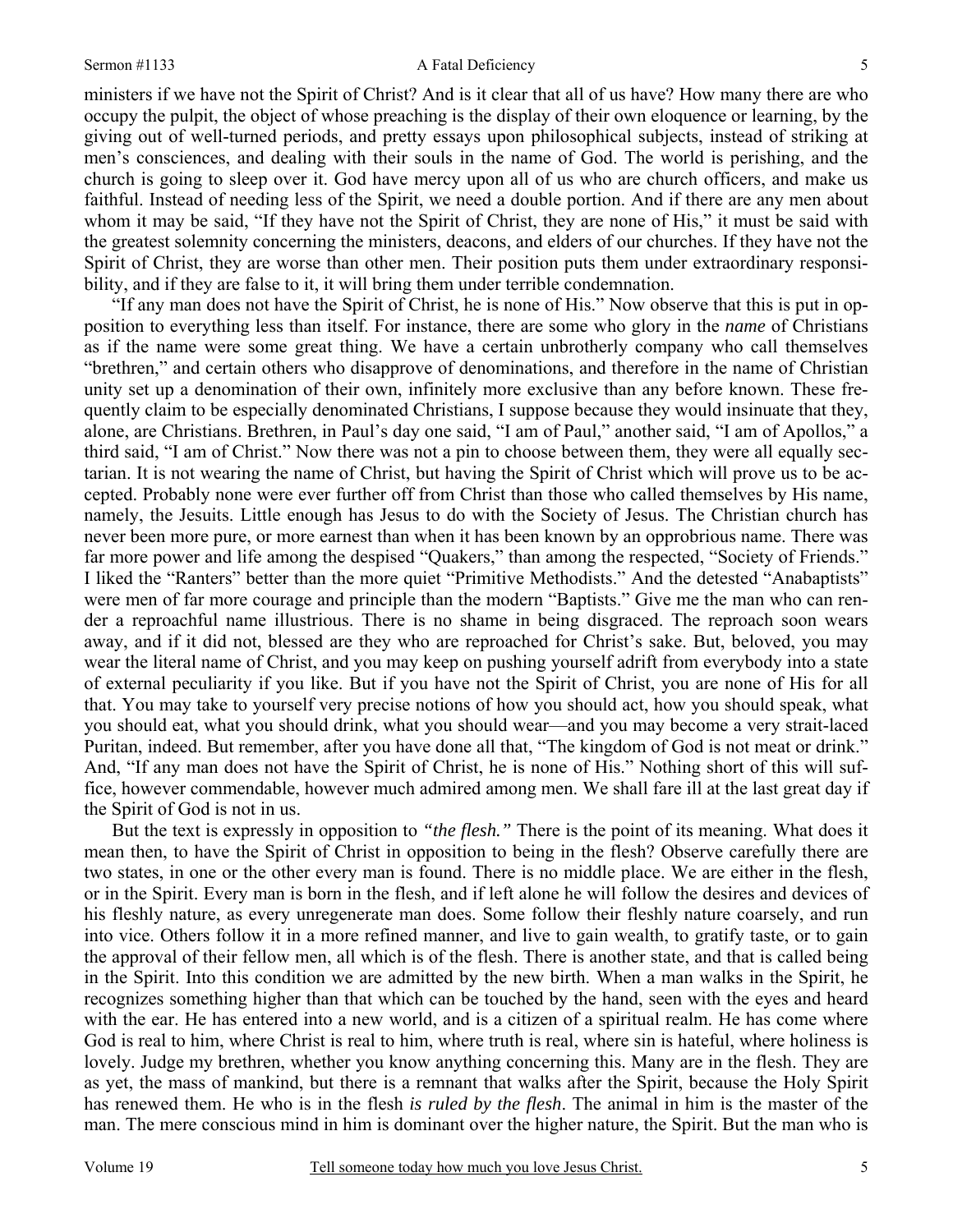in the Spirit tramples down the flesh, and labors to keep it under. When the flesh for a while, prevails, he laments his fault, and weeps concerning it, for he is not the willing servant of the flesh. But the Spirit in him strives for the mastery, and he greatly delights in its sway.

The man who is in the *flesh trusts to the flesh.* He looks to his own works for Salvation. His prayers, his tears, his almsgivings—these are to save him. But the man who has the Spirit of Christ counts all his good works to be dross and dung. He trusts in the Lord through the Spirit. He trusts in the blood and righteousness of Jesus Christ, and builds his hope upon the mercy of God in his Redeemer.

The man who is in the flesh *worships in the flesh*. His eyes must be pleased with the peculiar dress of the minister, and the architectural beauty of the place of assembly, while his ears must be regaled, if not with sound of flute, harp, sackbut, and psaltery, yet with the swell of organs. His nose, also, must be gratified with sweet incense. He worships in the flesh, looking to crosses, altars and priests, while the man who has the Spirit utterly abhors these idols, and desires not to see, but to believe*,* not to smell, but to think*.* The sound of the truth is better to the spiritual man than tinkling bells, and the noise of pipes and bellows. He needs something for his soul to think upon, something to love, something to stir his affections, something to strengthen him for goodness, and to cast down the power of evil in his nature. Being a spiritual man, he worships God in the Spirit. To him the hillside is as holy as the meeting house. He counts one place as sacred as another. Neither in this mountain, nor yet at Jerusalem, does he worship the Father, but he worships God in spirit and in truth. He will not yield to be judged by others in meats, drinks, new moons, and holy days. He scorns to stoop to priests, but believes himself and each believer to be a priest unto God. He makes each garment a vestment, and every meal is to him, a sacrament. To him all things are sanctified by the presence of the eternal God. He lives in the Spirit and wherever he moves, he abides in fellowship with the unseen Lord. He recognizes spiritual things where others see them not. He is swayed by spiritual motives. He seeks after spiritual objects, and while the poor creatures of the earth, like so many moles, toil to bury themselves under its surface, and heap up gold and silver, and say, "These are your gods, O Israel," this man is thankful for his food and raiment, and the comforts of life. But he feels that these are not his God, nor is anything which can be seen worthy to be the object of his pursuit. He derives his pleasure from springs above, and drinks in draughts of life, not from this poor dying world, but from the ever-living and eternal God. Blessed is the man who has come to this! We must all come to it, or we are none of Christ's. Do not think I am setting up some sublime standard. I am not. I am keeping to the level of the text. "If any man does not have the Spirit of Christ, he is none of His."

**III.** And now I want you, for a few minutes only, to meditate upon THE EVIDENCES OF HAVING THE SPIRIT, for some will say, "Have I the Spirit?" Yes, I trust all will make the inquiry.

My hearers, you either have the Spirit or you have not. See to it! If you have the Spirit, in the first place, as it is the Spirit of Christ, *it has led you to Christ.* Have you, then, been clean delivered from all confidence in yourselves? Have you been brought to the foot of the cross, and made to see that there hangs your only salvation? Do you trust solely and entirely, in the blood and righteousness of God's crucified Son? If you are, you have the Spirit of Christ, for the Spirit that leads a man to faith in Christ is the Spirit of Christ. You could not have come to Christ if you had not been drawn, and none will draw you but the heavenly Father by His Spirit. If you are resting wholly upon Jesus, you have His Spirit.

I will ask you another question. *Do you feel in your soul a desire to honor the Lord Jesus?* Do you love to hear Him extolled? Can you say that you hate everything which robs Him of His glory? Do you love that sermon best which most exalts Jesus? Have you ever felt that you could die to crown our Lord's most blessed head? Do you now fall at His feet and adore Him with your heart's truest love? Then you have the Spirit of Christ, for He delights to glorify Christ by taking of the things of Christ, and showing them to us.

Again, if you have the Spirit of Christ *it will make you like Christ.* Like Christ first, in relation to God, Christ lived for God. When He was but 12 years old, He said, "Know you not that I must be about My Father's business?" And all His life long He could say that the zeal of God's house had eaten Him

6

6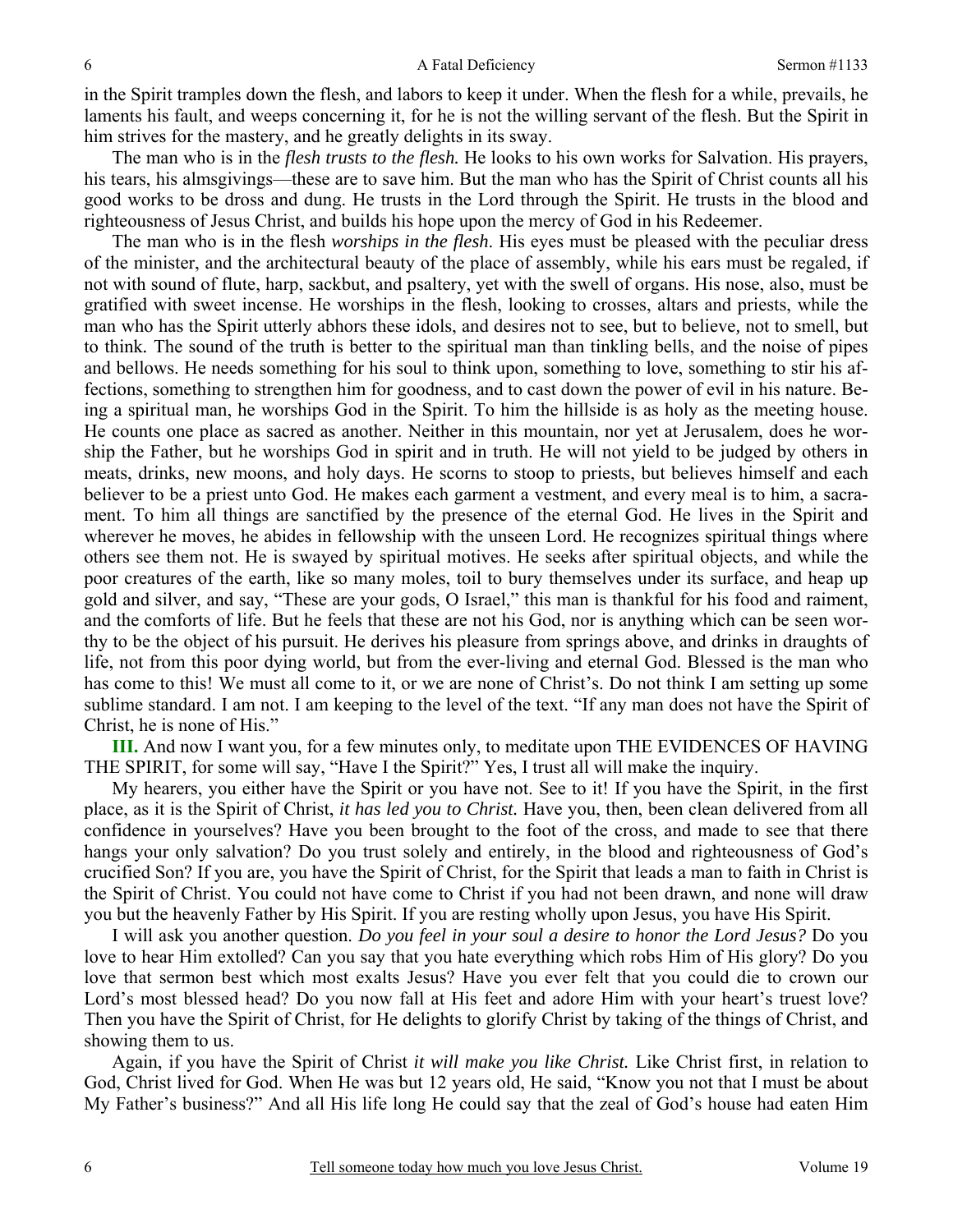up. His meat and His drink were to do the will of His Father who had sent Him. Beloved, is that how you feel towards God? Then you have the Spirit of Christ.

The Spirit of Christ is a Spirit of prayer. It kept the Son in constant communion with the Father. You constantly find the Lord Jesus in converse with God. If you have the spirit of sonship as Christ had, you will be much in prayer too, and you will thus prove that you have the Spirit of Christ.

Christ's worship of God was always spiritual. You never find Him worshipping otherwise than with His whole heart and soul. The traditions of men, their different washings and observances were nothing to Him. He walked with God, and dwelt in Him, and needed not childish ordinances. His was a spiritual life. Is yours so?

Our Lord Jesus Christ towards God was always true. He was a faithful witness, you never find Him flinching a word. He was full of love, but how He could thunder against false-hearted men, "Woe unto you Scribes and Pharisees, hypocrites!" Elijah was never more terrible against Baal than was the loving Savior against Ritualistic Phariseeism. For towards His Father glowed a holy zeal and a sacred detestation of everything that would dishonor His beloved name. Have you the Spirit of Christ in you?

The Spirit of Christ was towards men a fullness of love. He was ready to do good to all. He fed the hungry. He healed the sick. He never considered Himself, but spent His life for others, laying Himself out for them. They would have made Him a king in their momentary enthusiasm, but He needed no kingdom. It was kingdom enough for Him to help the miserable, and succor the wretched. Do you feel in your soul a love to men for God's sake? Can you forgive them when they do you wrong? Can you pray for your enemies? Can you follow His command who said, "I say unto you, that you resist not evil, but when they smite you on the one cheek, turn to them the other also"? Then I trust you have Christ's Spirit. But on the other hand, are you indignant when you are insulted? Are you pettish and ready to resent every little thing? You have not the Spirit of Christ if it is so. The Spirit of Christ is a gentle, forbearing, tender Spirit—stern, as I have told you, for God and for His truth, but tender as a child towards the infirmities, sorrows, and weaknesses of mankind. The Spirit of Christ is upright for that which is true and holy, but bending down towards that which is ready to die. Would you know the Spirit of Christ? Read His life and you will see it there. Have you such a Spirit? Do you long to be perfect like Jesus? If you have not the Spirit of Christ, you are none of His.

My time will fail me if I continue much longer, and therefore I will close this head by saying that if we have the Spirit of Christ, it will *show itself by its operations in our hearts.* We shall feel it moving within us. It will make us hate everything that is evil, false, and unholy. It will move us to repentance of all that we have done amiss towards God or man. It will make us brave and courageous for God, and for His truth. If the Spirit of God is in us, it will move us to joy in God, to hope in God, to delight in God. Fellowship with God will become necessary to us. Prayer to God will be one of our most delightful exercises, and the praise of God will be our dearest enjoyment. The indwelling Spirit within us will make us spiritual, move us in spiritual directions after spiritual things, and we shall thus be spiritual men to the praise of God. And if we are not this, we are none of Christ's.

**IV.** The last point is THE SAD CONSEQUENCES OF NOT HAVING THE SPIRIT. These are consequences for which nothing in this world can compensate. "If any man does not have the Spirit of Christ, *he is none of His."* Everything is gone if we are "none of His." Supposing it had said, "He is not a favored disciple." Well, one would have been sorry to miss the opportunity of the place nearest to the Master, but this is far worse, for it says, "He is none of His." The Lord does not acknowledge him at all. "No disciple of mine," says Christ. "No, if he has not My Spirit, he is none of mine." He is a lost sheep, but Jesus says he is "none of His." Whoever he may belong to, he does not belong to Christ. If he has not Christ's Spirit in him, he is "none of His." Whatever body he may be a member of, he is no member of Christ's body, for the Spirit dwells in all the members of that body, and he who has not that Spirit is none of His.

"None of His," the words wound my heart. They are like a dagger to my soul. "None of His!" "None of His!" Ah, if I am none of His because I have not the Spirit, whose am I? I beseech the man who has not the Spirit of Christ to look that question in the face. He who died upon the cross disowns me! He